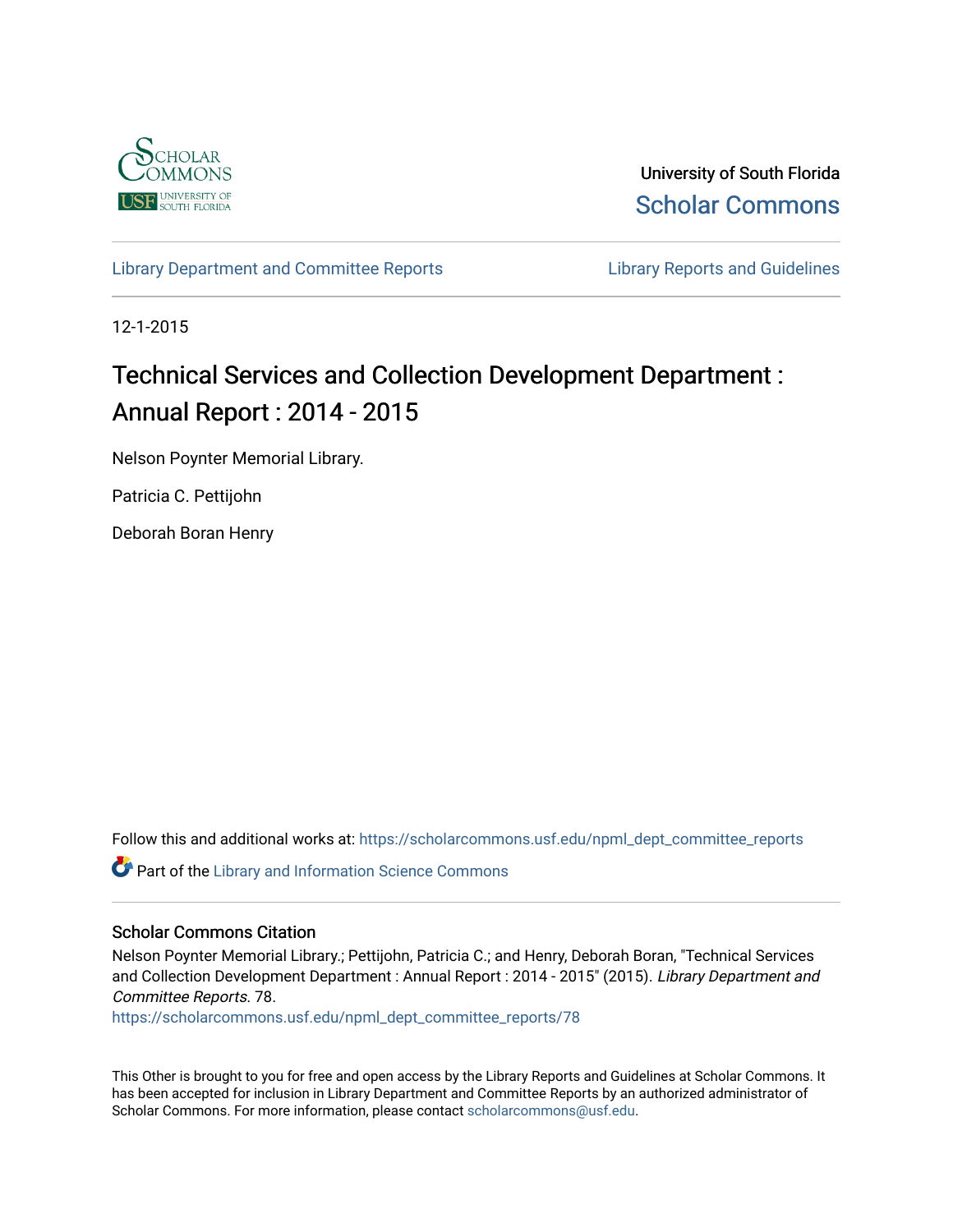# **Technical Services and Collection Development Department Annual Report July 1, 2014 – June 30, 2015**

University of South Florida St. Petersburg

*Compiled by Patricia Pettijohn with input from Deb Henry*

2015

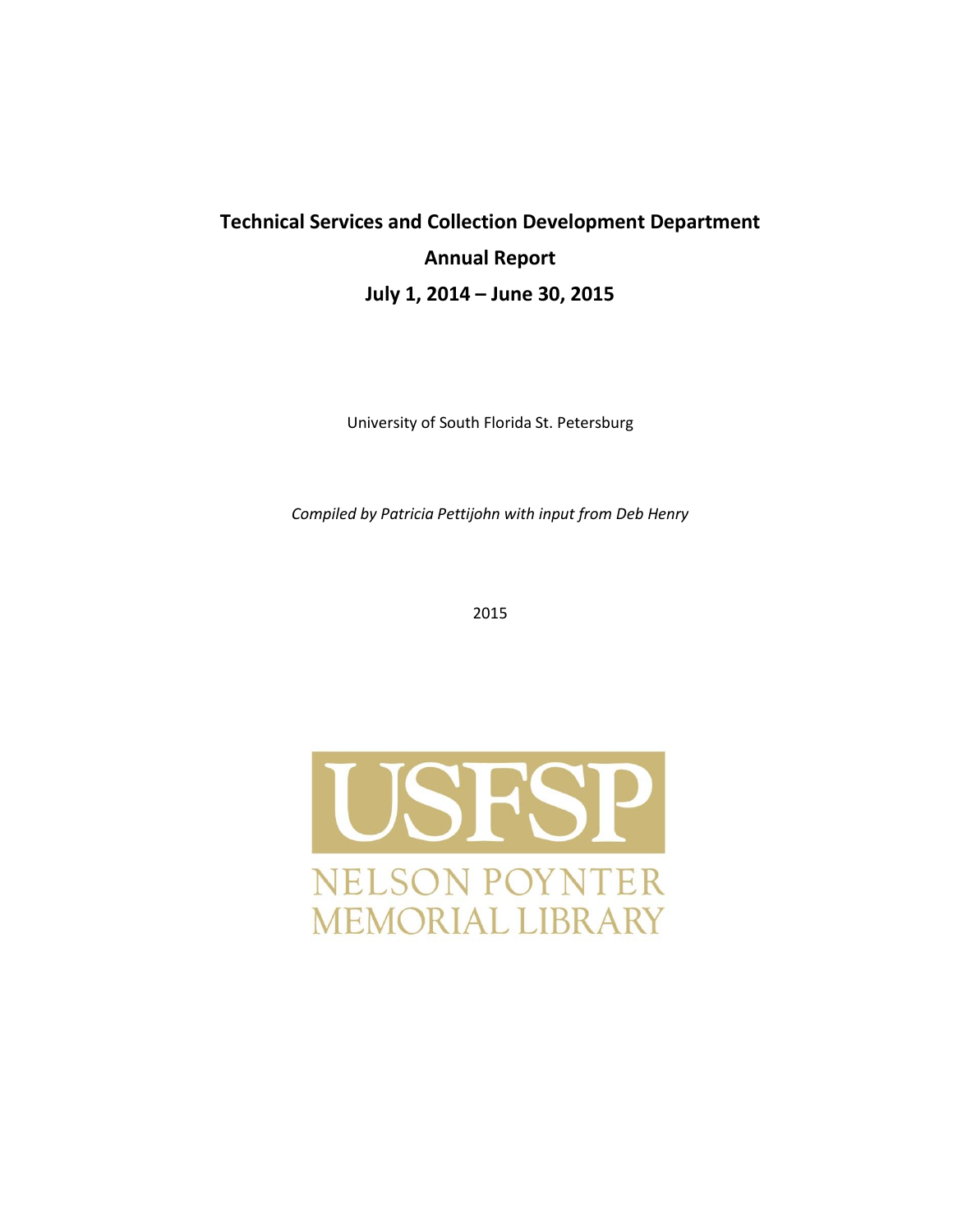#### **Statistical Snapshot:**

|                                                    | 2014/15 | 2013/14 | 2012/13 | 2011/12 | 2010/11 | 5 year<br>Change |
|----------------------------------------------------|---------|---------|---------|---------|---------|------------------|
| <b>Monograph Titles</b><br><b>Cataloged</b>        | 2,121   | 1,962   | 2,148   | 4,005   | 3,278   | $-57%$           |
| <b>Juvenile Titles</b><br><b>Cataloged</b>         | 168     | 249     | 245     | 194     | 135     | 40%              |
| <b>Media Titles</b><br><b>Cataloged</b>            | 653     | 348     | 497     | 340     | 552     | $-17.5%$         |
| <b>Total Books &amp;</b><br><b>Media cataloged</b> | 2,942   | 2,559   | 2,890   | 4,543   | 3,965   | $-34.50%$        |
| <b>Periodicals Received</b>                        | 2,629   | 2,373   | 2,669   | 2,757   | 2,832   | $-35%$           |
| <b>Periodicals</b><br>Withdrawn                    | 9,022   | 2,358   | 11,006  | 13,366  | 5,749   | 70%              |
| <b>Total Periodicals</b>                           | 187,764 | 194,157 | 194,142 | 202,479 | 202,436 | $-5%$            |
| <b>Active Serials Titles</b>                       | 112     | 120     | 120     | 119     | 133     | $-5%$            |
| <b>Total Microfiche (by</b><br>piece)              | 2,045   | 2,045   | 2,045   | 705,127 | 724,709 | $-99.7%$         |
| <b>Total Microfilm</b><br>(rolls)                  | 7,118   | 7,118   | 7,118   | 10,396  | 11,386  | $-41%$           |
| <b>Total Microform</b>                             | 9,163   | 9,163   | 9,163   | 715,523 | 736,095 | $-184.70%$       |
| <b>Books</b><br><b>Titles Added</b>                | 2,289   | 2,211   | 2,733   | 4,203   | 3,413   | $-25%$           |
| <b>Books</b><br><b>Titles Withdrawn</b>            | 3,011   | 3,888   | 15,278  | 14,082  | 4,539   | 175%             |
| <b>Books:</b><br><b>Total Titles</b>               | 199,139 | 199,861 | 201,538 | 214,423 | 224,302 | $-12%$           |

#### **Departmental Overview:**

Collection Development & Technical Service (CD&TS) is responsible for the acquisition, cataloging, preservation, physical processing and management of library materials in all physical formats, manages the materials budget, and provides annual statistics that describe technical activities and physical collections. The department provides analysis of the overall strengths and weaknesses of the collections, and collaborates with librarian liaisons to provide discipline and subject-specific reports, and to identify material for deselection, renewal, and preservation. The Head of Collection Development & Technical Services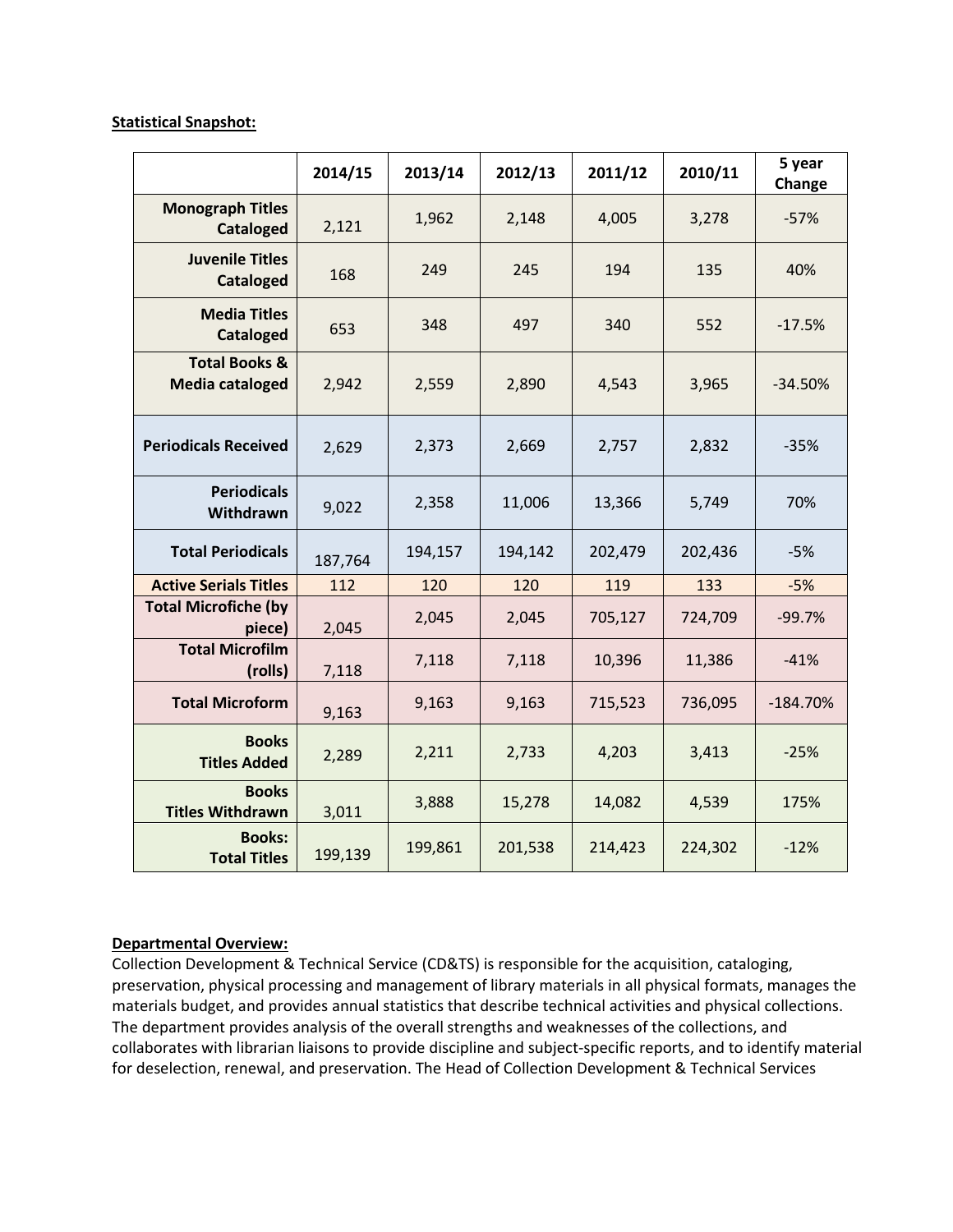coordinates the library liaison program, and selects materials in all subject areas as required. The department works with book donors and gift materials.

The position of Serial Specialist was filled in September 2014, with training of the new staff member in basic serials functions largely completed by February 2015. The Manager of Library Operations position was vacated in April 2015. At the end of Spring 2015, one of our student assistants lost FWS funding, and a new student was hired for the summer. Considerable effort was spent troubleshooting batch loading problems that resulted in fiscal discrepancies between the shared statewide ILS, Aleph, and the USF fiscal program, FAST.

# **Significant Departmental Accomplishments:**

# **Collection Development**

The collection continues to be reshaped by strategic deselection and relocation of print materials, in conjunction with continuing remodeling of library spaces. Analysis and deselection of material that is superseded, outdated, or available electronically continues, with the library able to achieve no growth of the physical collection while adding new materials. In addition to the ongoing weeding of books, over 9,000 journal issues were deselected.

| <b>Titles Added</b>          | 2,298   |  |
|------------------------------|---------|--|
| Titles Withdrawn             | 3,011   |  |
| Total Titles Held 6/30/2015  | 199,139 |  |
| <b>Volumes Added</b>         | 2,360   |  |
| Volumes Withdrawn            | 3,011   |  |
| Total Volumes Held 6/30/2015 | 199,201 |  |

Circulating Collection

 Weeding was completed in the BF, BT, BX, GN, K, HN classes, and substantive deselection was done in the BS, HD, P, CC, DT, K and J ranges.

Periodical Collections

- Newspapers and oversized journals were culled. Print journals available electronically were deselected through analysis of JSTOR, Oxford, Project Muse and other large journal packages with stable online content.
- Retention policies were examined and revised.

| Periodicals Held (6/30/14)       | 194,157 |
|----------------------------------|---------|
| Periodicals received             | 2,629   |
| Periodicals withdrawn            | 9,022   |
| Total Periodicals Held 6/30/2015 | 187.764 |
| Claims placed                    | 39      |
| Claims received                  | 25      |
| Serials received                 | 64      |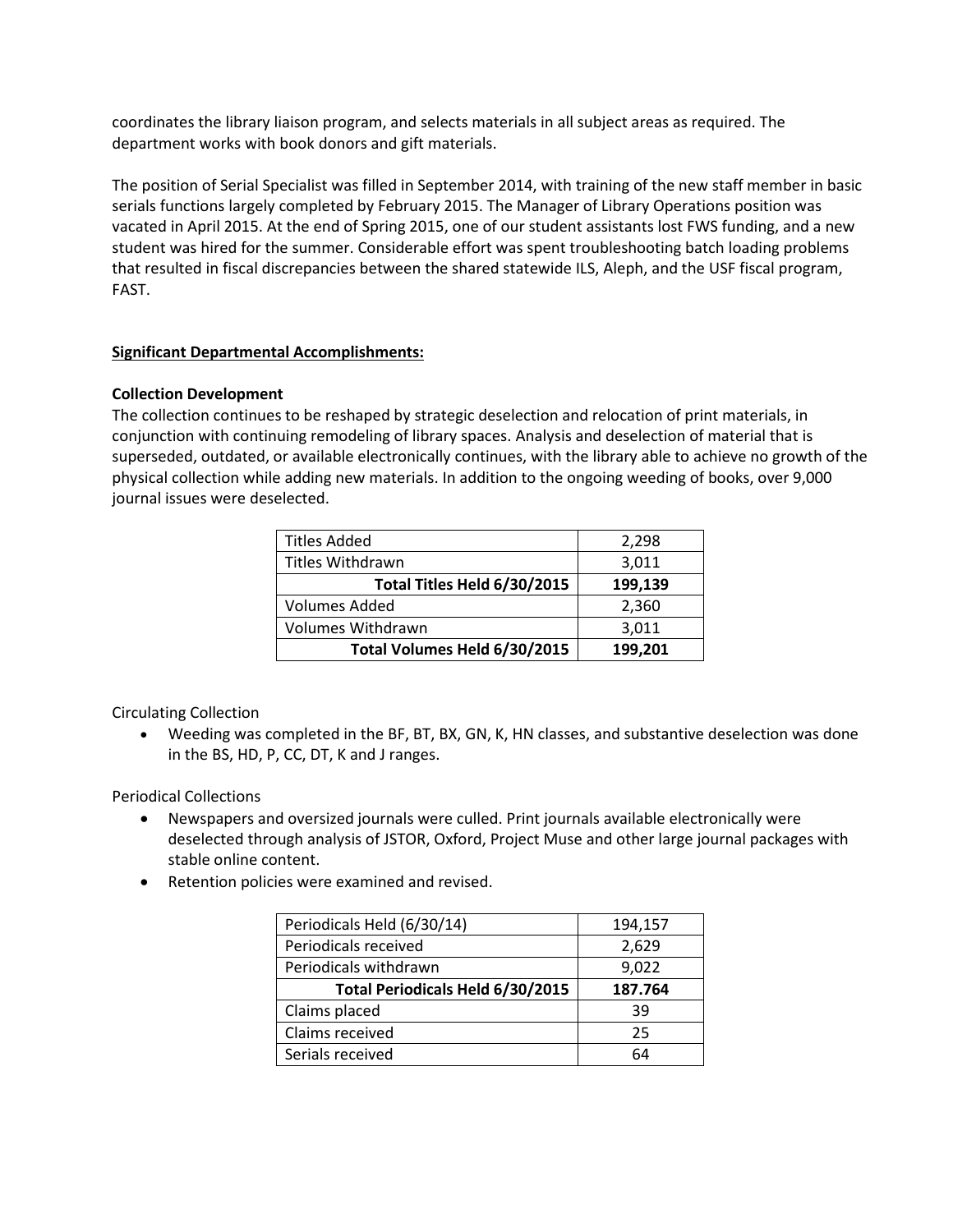Library Liaison Program

- The Librarian Liaisons held monthly meetings during the fall and spring semesters to discuss revisions to the subject liaisons and to coordinate the collection development and weeding projects.
- With the hiring of a new librarian Camielle Swenson, the library liaison program was revisited in terms of subject assignment.

Collection Assessments

- Demand for collection assessments to support new course and programs, as well as regional and programmatic accreditation has increased.
- Library Assessment: Interdisciplinary Social Science (ISS) Spring 2015, prepared February 2015
- Library Assessment: Environmental Science and Policy (ESP) Fall 2014, prepared October 2014

#### **Technical Services**

The Technical Services unit focuses on acquiring content and making it available to patrons quickly. To achieve efficient purchasing and accurate cataloging of acquisitions, the staff orders and receives materials, processes and catalogs items, and pays invoices in compliance with USFSP and USF System policies. Staff manage the checking in and claiming of periodicals and serials in all formats. Cataloging of materials utilizes Library of Congress classification for all items except juvenile books, which are classed using Dewey decimal system.

# **Significant Personnel Accomplishments:**

### **Service:**

Patricia Pettijohn :

Library Service:

- Library Faculty Council, member
- Poynter Library Liaisons Team, Chair
- Poynter Library Leadership Team, member

University Service:

- Chancellor's Advisory Council on Diversity and Inclusive Community, University of South Florida St. Petersburg
- Graduate Council
- Title IX Team

#### **Professional Development:**

The Department continues to respond to substantive changes in cataloging practices, integrated library system features, and system and state-wide initiatives. All require constant procedure review, operation modification and staff training. During the past year, the department has demonstrated flexibility and openness to change by adjusting to re-assignments of duties and adopting new approaches to ensure that core functions are performed in a timely manner.

Natalie Polson:

- Acquisitions in the Shared Bib Environment, Feb 27, 2015
- Overview Shared Bib, Mar. 2, 2015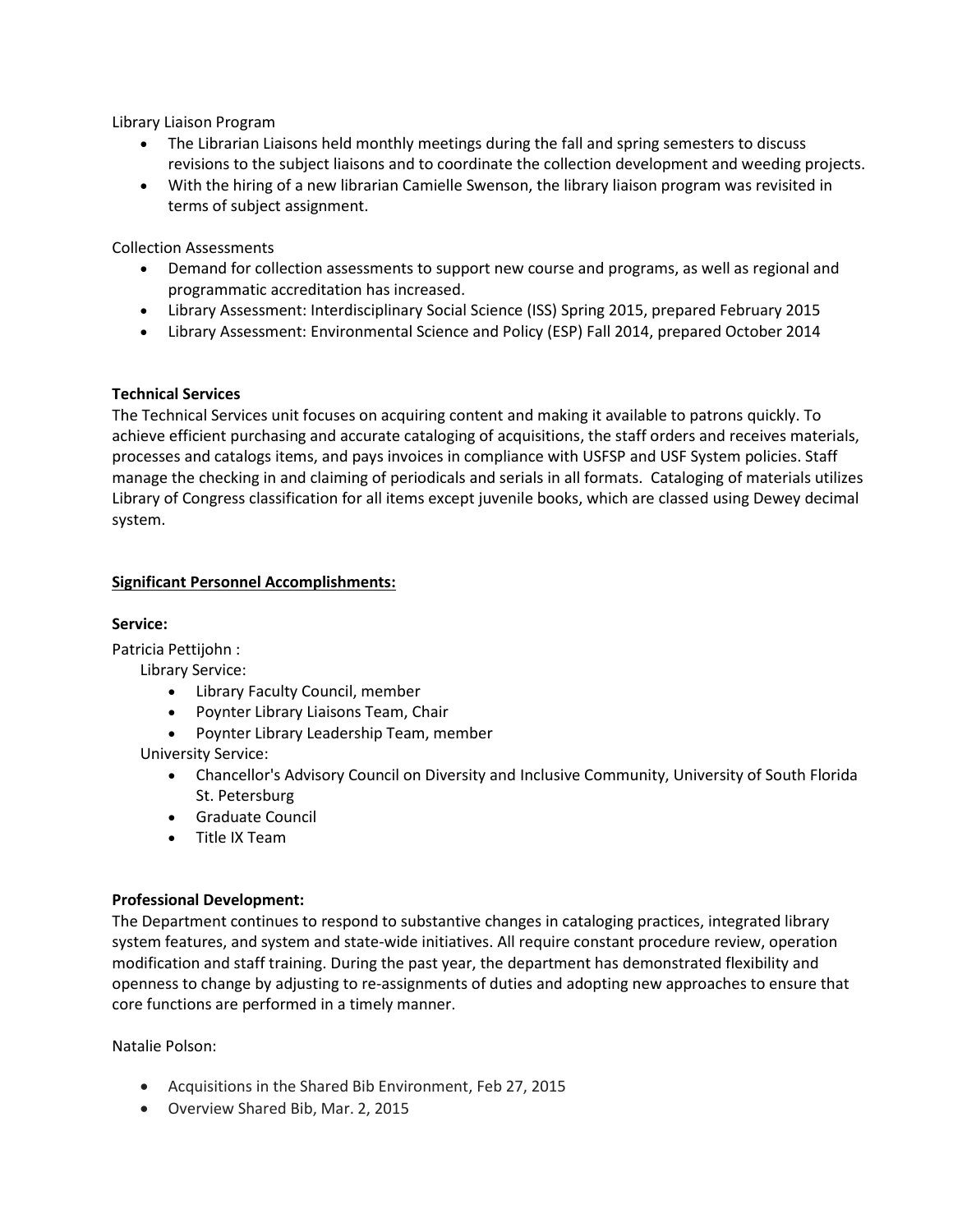- Cataloging and Authorities: What is different in the shared bib environment, Mar. 3, 2015
- Clean up Bibs with no Holdings or Items, April 9, 2015
- Everything you wanted to know about the bib/hol/items/order matrix, April 9, 2015

TBLC training:

- Introducing RDA 1: Structure, Principles and Core Elements, Mar.13, 2015
- Introducing RDA 2: Resource Description
- Introducing RDA 3: Access Points in Bibliographic Records
- RDA/MARC for Copy Cats. Part 1 Background Material
- Understanding FBR for RDA and Beyond

OCLC training:

- Connexion Client Module 4: How to save files, file management & batch processing, March 23, 2015
- Connexion Client Module 05 Automation and Customization, March 24, 2015
- Connexion Client Module 06: Editing and Replacing Master Records, March 26, 2015
- Connexion Client Module 01: Connecting to the client, May 11, 2015

SEFLIN training:

• Cataloging Basics, May 1, 2015

#### **Future Challenges:**

The Collection Development and Technical Services Department has faced major challenges in the past five years. Decreases in staffing and funding of materials have coincided with dramatic changes in the ways research materials and library content are acquired, licensed, accessed and stored. At the same time, the USFSP has developed as a separately accredited institution, experiencing annual increases in numbers of academic programs and student and faculty FTE. As new courses and programs require library resources, collections are constantly assessed and developed to support new areas of research and teaching.

Online Resources

 The library is committed to support student and faculty learning and research, including a growing commitment to distance learning. Digital content is the preferred format for many library resources formerly acquired in print, and these resources are increasingly accessed through USF system or statewide bundled packages, to which USFSP contributes a share based on student FTE and weighted academic programs. As a result, USFSP students and faculty have access to a vast variety of databases, journals and research content online. The USFSP library faces both challenges and opportunities as we reshape collections, both to leverage online resources, and to enhance and develop collections uniquely suited to the USFSP community.

Deselection and Relocation of Library Materials and Collections

 As the library is adapting to new student learning patterns, the library's circulating collections have undergone significant changes to reflect and support these new needs. As such, the CD&TS department has had to devote increased staff time to projects involving deselecting and relocating materials and collections. For CD&TS this has essentially two components: the technical services aspect, requiring inventory control, data entry, and physical processing, including shipping; and the